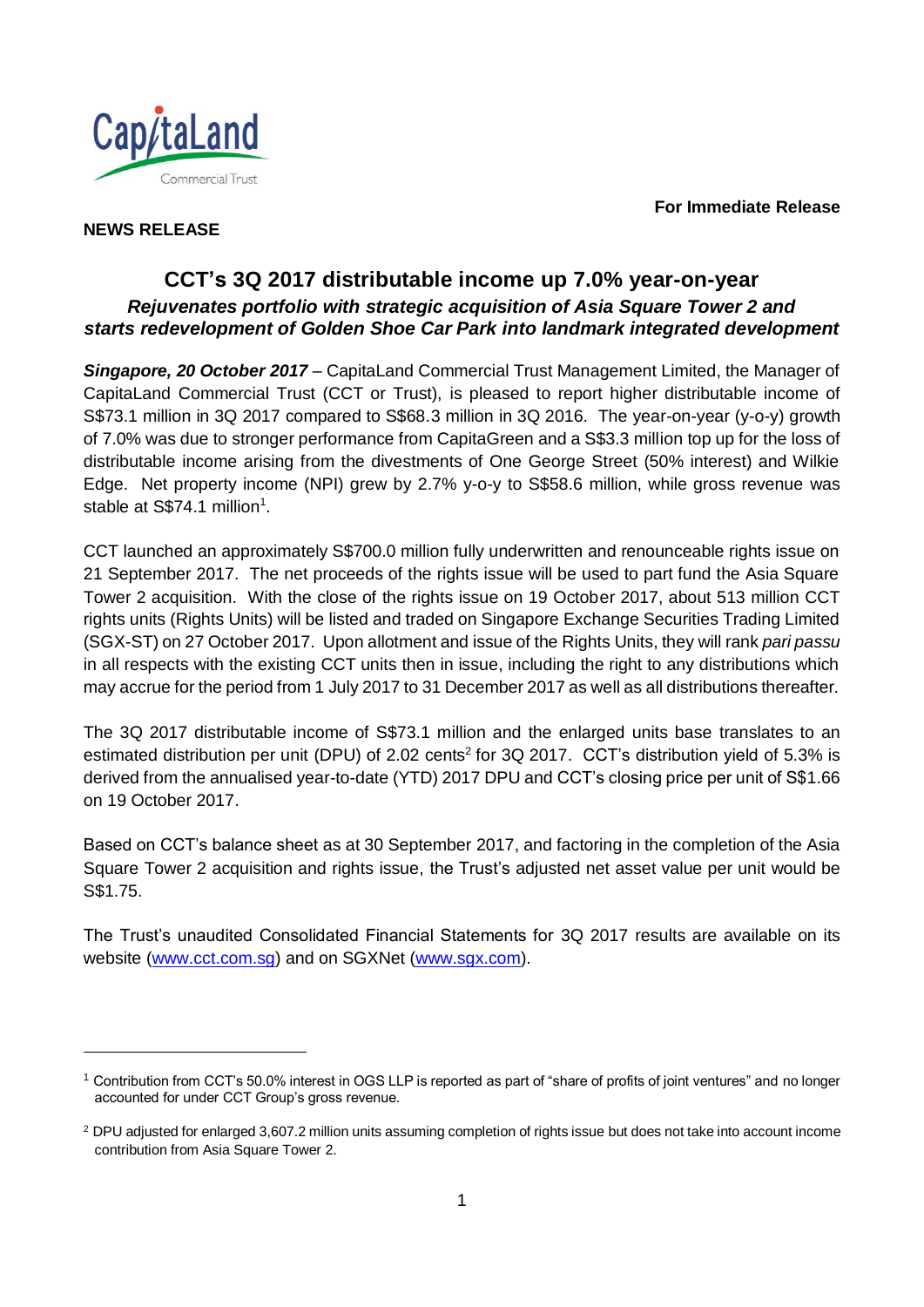#### **SUMMARY OF CCT GROUP RESULTS**

|                                             | 3Q 2017             | 3Q 2016 | Change<br>(%) | <b>YTD Sep</b><br>2017 | <b>YTD Sep</b><br>2016 | Change<br>$(\%)$ |
|---------------------------------------------|---------------------|---------|---------------|------------------------|------------------------|------------------|
| <b>Gross Revenue</b><br>(S\$'000)           | 74,145              | 74,422  | (0.4)         | 251,165                | 208,851                | 20.3             |
| <b>Net Property Income</b><br>(S\$'000)     | 58,555              | 57,028  | 2.7           | 197,513                | 160,507                | 23.1             |
| Distributable Income<br>(S\$'000)           | 73,109 <sup>3</sup> | 68,296  | 7.0           | 213,8683               | 198,229                | 7.9              |
| DPU (cents)                                 | 2.36 <sup>4</sup>   | 2.30    | 2.6           | 6.92 <sup>4</sup>      | 6.69                   | 3.4              |
| <b>Adjusted DPU</b><br>(cents) <sup>5</sup> | 2.02                | 1.89    | 6.9           | 6.58                   | 6.28                   | 4.8              |

<span id="page-1-1"></span><span id="page-1-0"></span>Ms Lynette Leong, Chief Executive Officer of the Manager, said, "CCT has delivered a positive set of results this quarter, with portfolio committed occupancy rate at 98.5% as at end September 2017, well-above the market rate of 92.5%. This excludes the occupancy rate of Asia Square Tower 2 as the acquisition will only be completed in November 2017. Our latest acquisition is strategic and timely as it comes at the bottom of the Grade A office market rent cycle. This also marks the successful completion of another cycle of portfolio reconstitution where proceeds from the divestment of One George Street and Wilkie Edge were redeployed into a newer premium Grade A asset, Asia Square Tower 2; and the redevelopment of Golden Shoe Car Park into an integrated development incorporating the 'office of the future' and vibrant lifestyle offerings. Asia Square Tower 2 firmly extends CCT's footprint into Marina Bay, resulting in a more resilient, diversified and higher quality asset base; and a stronger tenant mix that augments CCT for long-term growth. We thank our unitholders for their strong support of the rights issue which will help part fund the acquisition."

The Trust has a healthy balance sheet with an aggregate leverage of  $33.9\%$ <sup>6</sup>, well below the regulatory limit of 45.0%, which allows for adequate debt headroom to complete funding for the Asia Square Tower 2 acquisition and the ongoing redevelopment of Golden Shoe Car Park, expected to be completed in first half of 2021. Its average cost of debt remains stable at 2.7% as at 30 September

l

Adjusted YTD Sep 2017 DPU of 6.58 cents was based on 1H 2017 actual DPU of 4.56 cents announced on 27 July 2017 and adjusted 3Q 2017 DPU of 2.02 cents. Adjusted YTD Sep 2016 DPU of 6.28 cents was based on the 1H 2016 actual DPU of 4.39 cents announced on 28 July 2016 and adjusted 3Q 2016 DPU of 1.89 cents.

<sup>3</sup> Includes other gains of S\$3.3 million.

<sup>4</sup> 3Q 2017 DPU of 2.36 cents was computed based on 3,094 million of CCT units issued as at 30 September 2017. YTD Sep 2017 DPU of 6.92 cents was based on the aggregate of 1H 2017 actual DPU of 4.56 cents announced on 27 July 2017 and 3Q 2017 DPU of 2.36 cents.

<sup>5</sup> The adjusted DPU was computed after taking into consideration additional 513 million CCT Units expected to be listed on 27 October 2017 pursuant to the equity issuance exercise announced on 21 September 2017. The equity issuance exercise relates to the approximately S\$700 million underwritten renounceable rights issue. The rights ratio is 166 Rights Units for every 1,000 existing CCT Units, offered at an issue price of S\$1.363 per rights unit. The Rights Units to be issued will rank *pari passu* in all respects with the existing Units, including the right to any distributions which may accrue for the period from 1 July to 31 December 2017 as well as all distributions thereafter.

<sup>&</sup>lt;sup>6</sup> The aggregate leverage of 33.9% as at 30 September 2017 takes into account CCT's proportionate share of its joint venture borrowings and deposited property value.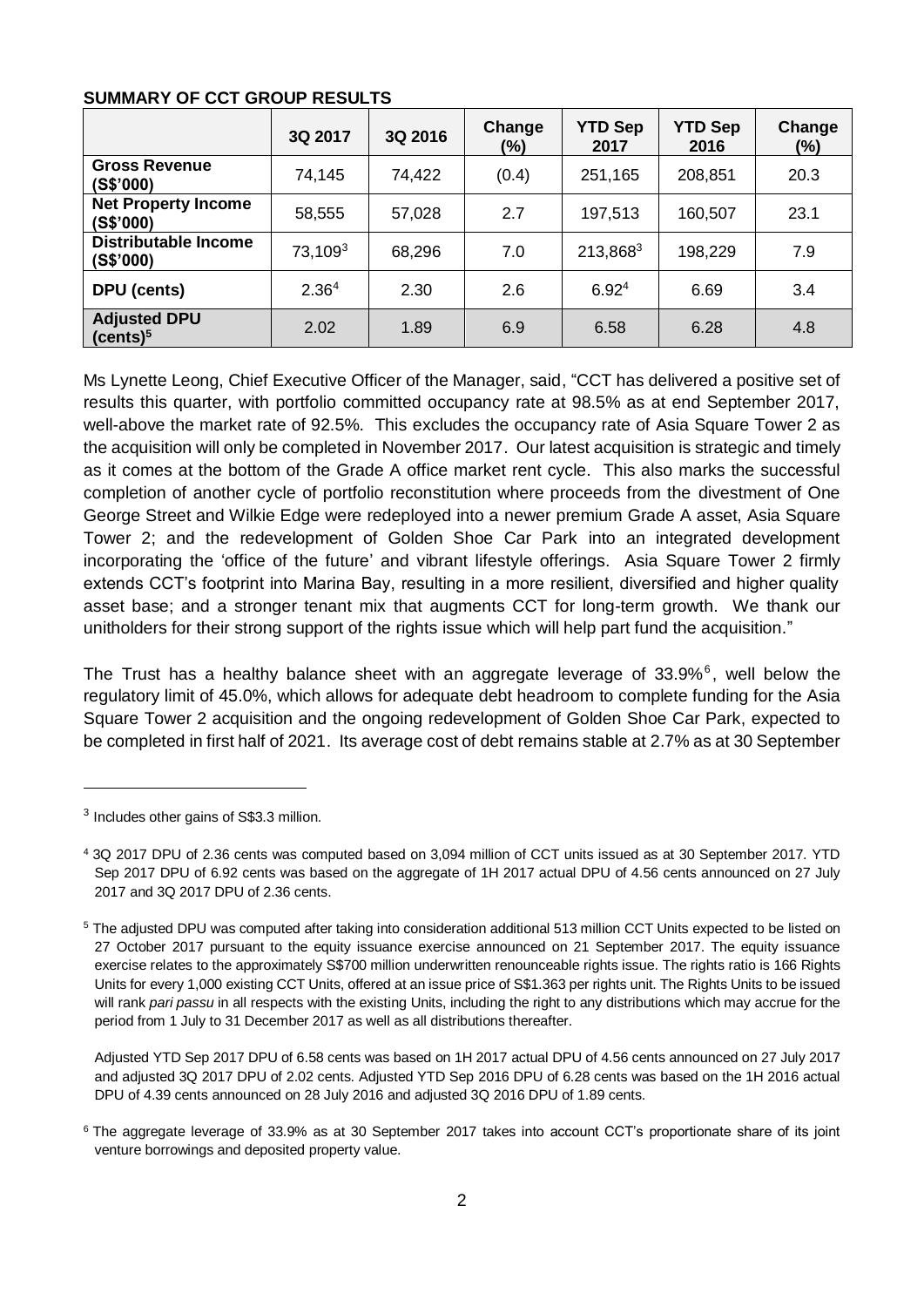2017. About 85% of the Trust's borrowings are pegged at fixed rates, which offer greater certainty of interest expense in a rising interest rate environment. All S\$175.0 million convertible bonds due September 2017 have been cancelled and converted and CCT has no debt maturing in 2017.

In 3Q 2017, CCT signed approximately 170,000 sq ft of leases, of which 30.0% were new leases. Leasing demand came from the Banking, Financial Services; and Energy, Commodities, Maritime and Logistics sectors. New and renewed tenants this quarter include Gain Capital Singapore Pte. Ltd., Robert Walters (Singapore) Pte Ltd, Straits Tankers Pte. Ltd. and Varde Partners Asia Pte. Ltd. All lease renewals in 2017 are largely completed. In 2018, about 10% of leases based on committed office net lettable area are due for renewal.

#### **Awards and Accolades**

CCT was ranked second by Institutional Investor in its Most Honoured Companies list for Singapore under Small and Midcap Companies, voted by more than 3,900 investment professionals at 980 financial services firms. The Trust was also a runner-up at Securities Investors Association (Singapore) or SIAS' Singapore Corporate Governance Award 2017 under the REITS and Business Trusts category.

### **Outlook**

Based on data from CBRE Pte. Ltd., Singapore's Core CBD occupancy rate eased to 92.5% while that of the Grade A office saw a dip by 3.9% to 91.6% as at 30 September 2017. Average monthly market rent for Grade A offices rose by 1.7% quarter-on-quarter to S\$9.10 psf in 3Q 2017, an indication that the market rents may have bottomed out. This rise in market rent is ahead of most property consultants' projections in the beginning of the year. However, lower net property income is expected in FY2018 at select properties in CCT's current portfolio due to flow-through of negative rent reversions of leases committed in 2017 and potentially continued negative rent reversions in 2018.

## **About CapitaLand Commercial Trust** (www.cct.com.sg)

CapitaLand Commercial Trust is Singapore's first and largest commercial REIT with a market capitalisation of approximately S\$5.1 billion. CCT aims to own and invest in real estate and real estate-related assets which are income producing and predominantly used, for commercial purposes. The total value of CCT's deposited property is approximately S\$8.9 billion as at 30 September 2017 comprising a portfolio of 9 prime commercial properties in Singapore. The properties in Singapore are Capital Tower, CapitaGreen, Six Battery Road, Raffles City (60.0% interest through RCS Trust), One George Street (50% interest through OGS LLP), HSBC Building, Twenty Anson, Bugis Village, and redevelopment of Golden Shoe Car Park (45% interest through Glory Office Trust and Glory SR Trust).

CCT has been a constituent of FTSE4Good Index Series (FTSE4Good), a series of benchmark and tradable indices derived from the globally recognised FTSE Global Equity Index Series. FTSE4Good is designed to track the performance of companies meeting international corporate responsibility standards and forms the basis for over 70 different funds and investment products. CCT is also a constituent of other widely recognized benchmark indices such as MSCI, the SGX Sustainability Index and FTSE Straits Times Index.